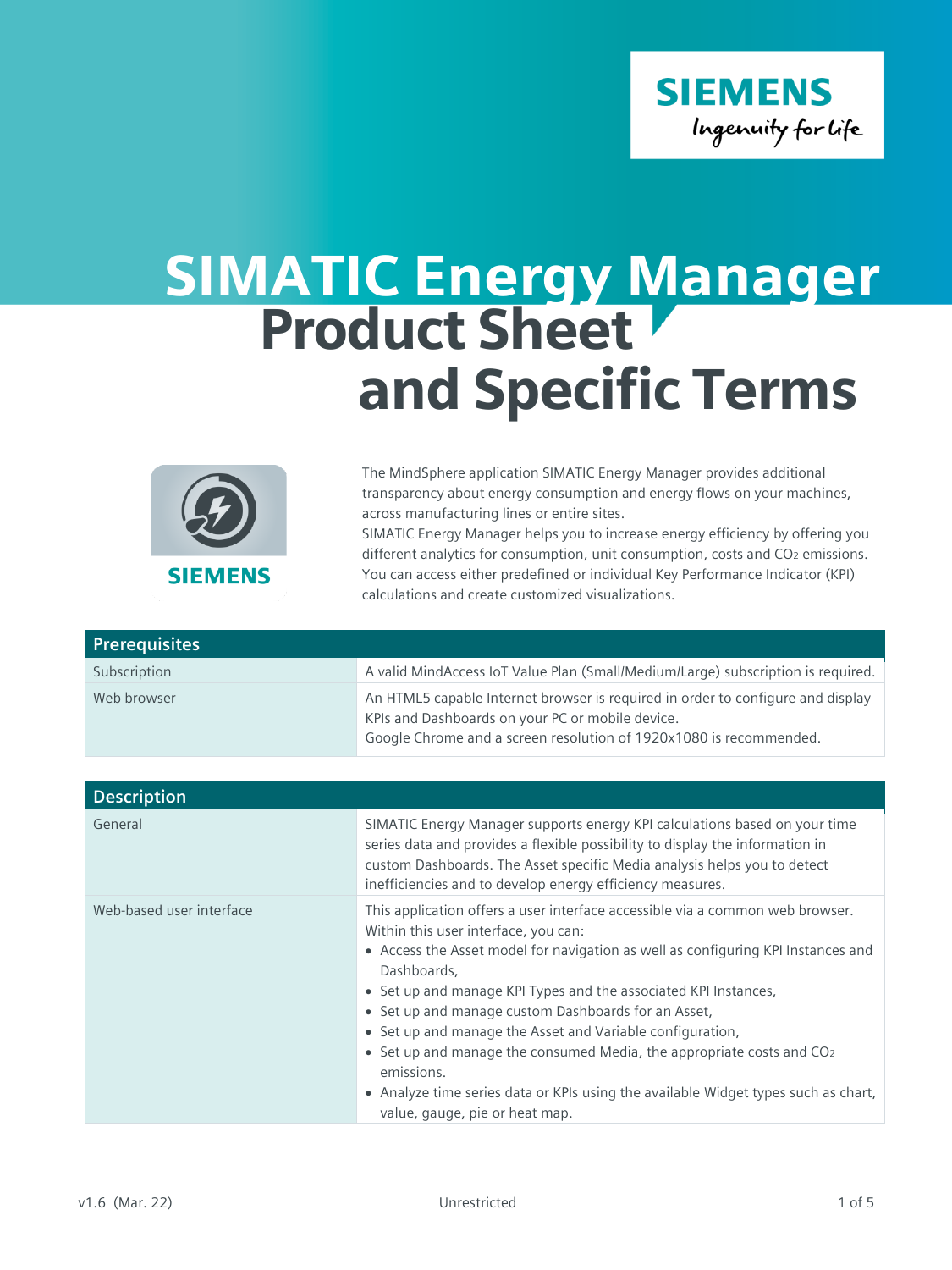| KPI usage and creation  | This application offers the possibility to define KPI Types which can be used to<br>create KPI Instances assigned to individual Assets. Users can:<br>• Create, modify or delete KPI Types,<br>• Create, modify or delete KPI Instances by using an individual KPI Type and link<br>specific Variables of an Asset to the appropriate Operands,<br>• Create, modify or delete KPI Instances by predefined KPI Types,<br>• Get an overview of Variables or KPI Instances for an individual Asset,<br>• Generate KPIs automatically such as unit consumption, costs or CO2 emissions<br>for the Media analysis of a configured Asset.                                                                                                                                                                                                                                                                                                                                                                    |
|-------------------------|--------------------------------------------------------------------------------------------------------------------------------------------------------------------------------------------------------------------------------------------------------------------------------------------------------------------------------------------------------------------------------------------------------------------------------------------------------------------------------------------------------------------------------------------------------------------------------------------------------------------------------------------------------------------------------------------------------------------------------------------------------------------------------------------------------------------------------------------------------------------------------------------------------------------------------------------------------------------------------------------------------|
| Dashboarding            | Based on the flexible dashboarding of SIMATIC Energy Manager, Users can:<br>• Set up and manage one or more Dashboards per Asset,<br>• Configure the observation period per Dashboard,<br>• Set up and manage one or more Widgets per Dashboard,<br>• Use the Widgets as well as their detailed view for data analysis,<br>• Use a pre-defined Dashboard for analyzing the energy consumption of an<br>Asset including the related KPI Instances such as unit consumption, costs or<br>$CO2$ emissions.                                                                                                                                                                                                                                                                                                                                                                                                                                                                                                |
| Application permissions | SIMATIC Energy Manager is operated in a data center in the Area European<br>Union and reads, processes and writes the following data:<br>• Time series data which includes the Variables received from an Asset within<br>defined continuous time cycles.<br>• Asset configuration data which describes the Asset (e.g. Asset name,<br>location).<br>• User data (User name (given name and surname), email address, user rights<br>granted, user role and language).<br>The application performs the following activities which modify or amend Your<br>Content in your MindAccess Account on your behalf:<br>Read access on your time series data:<br>• This application reads uploaded data from your data repository to evaluate<br>and process certain information presented in different views within this<br>application.<br>Read access on your Asset configuration data:<br>• Read access on Asset configuration data is required in order to use the<br>functionalities of this application. |

| <b>Pricing Model</b>                                                                                                                                          |                                                                            |                                          |                             |                                                  |
|---------------------------------------------------------------------------------------------------------------------------------------------------------------|----------------------------------------------------------------------------|------------------------------------------|-----------------------------|--------------------------------------------------|
| Fee for                                                                                                                                                       | <b>Base</b><br>subscription                                                | <b>Additional KPI</b><br><b>Instance</b> | <b>Additional User</b>      | <b>Additional Asset</b><br>for Media<br>analysis |
|                                                                                                                                                               | Includes 5 KPI<br>Instances, 3 Users<br>and 2 Assets for<br>Media analysis | per additional<br><b>KPI Instance</b>    | per additional<br>User      | per additional<br>Asset for Media<br>analysis    |
| Price                                                                                                                                                         | 40 €/month <sup>1</sup>                                                    | 3 €/month <sup>1</sup>                   | $2 \in$ /month <sup>1</sup> | 10 €/month <sup>1</sup>                          |
| <b>Billing cycle</b>                                                                                                                                          | Monthly in<br>advance                                                      |                                          | Monthly in arrears          |                                                  |
| 1) If a price is displayed in a different surropey on the product datail page for SIMATIC Energy Manager on http://www.mindephere.ioletoro.in your country of |                                                                            |                                          |                             |                                                  |

1) If a price is displayed in a different currency on the [product detail page for SIMATIC Energy](https://www.dex.siemens.com/mindsphere/applications/SIMATIC-Energy-Manager) Manager o[n http://www.mindsphere.io/store](http://www.mindsphere.io/store) in your country of residence at the date of buying the base subscription, additional KPI Instance, User and/or Asset for Media analysis, such displayed price will be charged.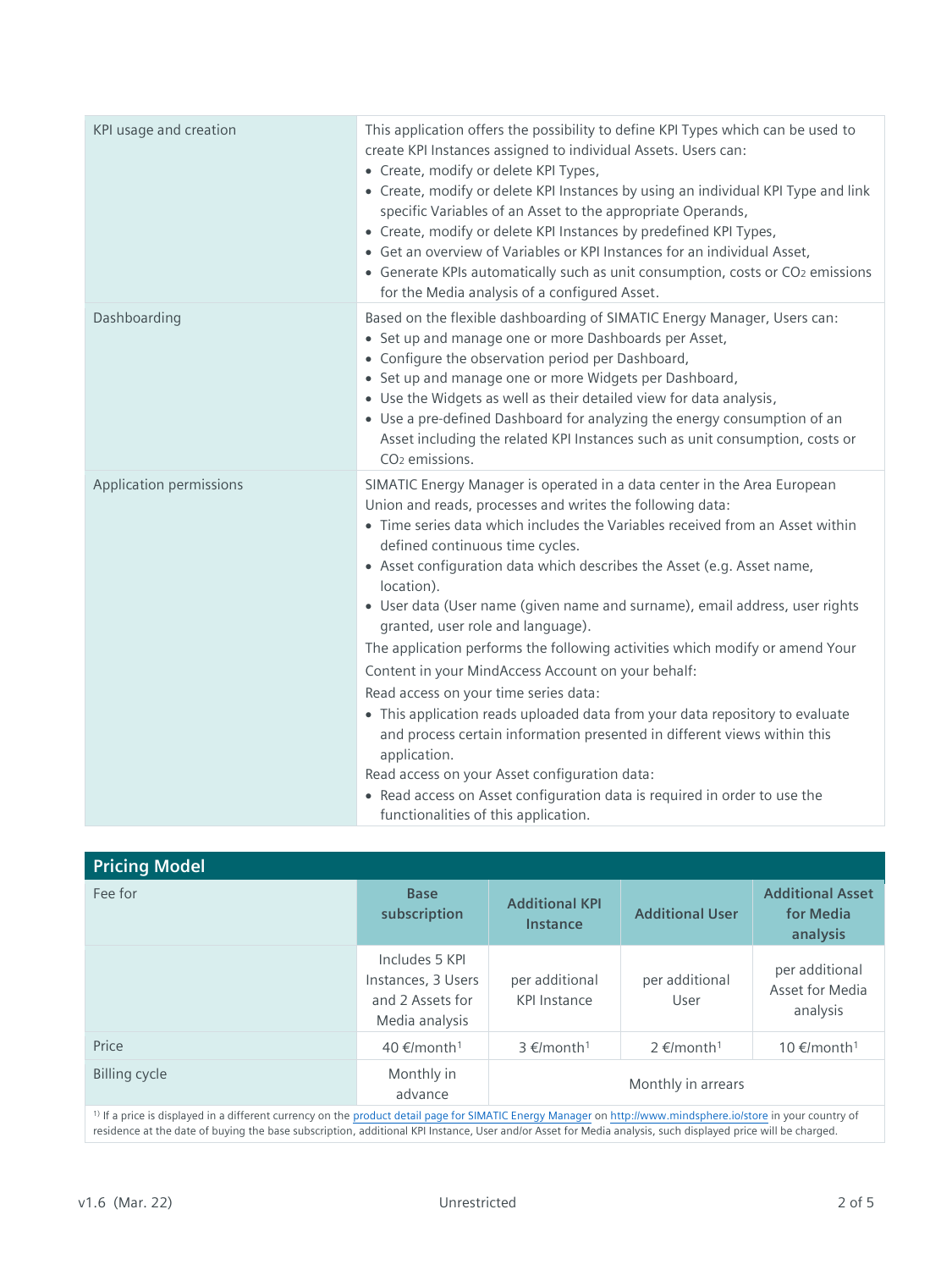| Base subscription fee                                                                | The base subscription allows access and use of the application with up to 5 KPI<br>Instances, 2 Assets for Media analysis and 3 Users for visualizing the condition of<br>a single Asset e.g. a machine. One KPI Instance includes up to 5 Variables used in<br>the Widget.                                                                                                                                                                                                                                                                                                                                                                                                                                                                                                                                                                                                                                                                                                                                                                                                                                                                                                                                                  |
|--------------------------------------------------------------------------------------|------------------------------------------------------------------------------------------------------------------------------------------------------------------------------------------------------------------------------------------------------------------------------------------------------------------------------------------------------------------------------------------------------------------------------------------------------------------------------------------------------------------------------------------------------------------------------------------------------------------------------------------------------------------------------------------------------------------------------------------------------------------------------------------------------------------------------------------------------------------------------------------------------------------------------------------------------------------------------------------------------------------------------------------------------------------------------------------------------------------------------------------------------------------------------------------------------------------------------|
| Usage-based fees for additional KPI<br>Instance, User or Asset for Media<br>analysis | Additional fees will be applied on a monthly basis (full month principle) for each<br>additional KPI Instance, User or Asset for Media analysis exceeding the number<br>of KPI Instances, Users or Assets for Media analysis included in the base<br>subscription.<br>Effective date for counting the number of KPI Instances, Users and Assets for<br>Media analysis is the last day of the respective month.                                                                                                                                                                                                                                                                                                                                                                                                                                                                                                                                                                                                                                                                                                                                                                                                               |
| Cancellation                                                                         | You may cancel KPI Instances, Users and Assets for Media analysis in the<br>application by deleting them at any time. The cancellation shall become<br>effective at the end of the month in which the deletion was conducted.                                                                                                                                                                                                                                                                                                                                                                                                                                                                                                                                                                                                                                                                                                                                                                                                                                                                                                                                                                                                |
| Payment terms                                                                        | The base subscription fee is charged monthly in advance and the fees for any<br>additional KPI Instances, Users or Assets for Media analysis are charged monthly<br>in arrears.                                                                                                                                                                                                                                                                                                                                                                                                                                                                                                                                                                                                                                                                                                                                                                                                                                                                                                                                                                                                                                              |
| Subscription Term, termination                                                       | Minimum Subscription Term for this application is 1 month.<br>Following expiration of the preceding Subscription Term, the subscription<br>automatically renews with a Subscription Term of one month until terminated by<br>you or us for convenience with at least 30 days advance notice. The termination<br>shall become effective at the end of the month.<br>We inform you about a termination by posting a notice on your Account or<br>sending a message to the email address provided to us. Your termination has to<br>be addressed to contract@mindsphere.io.                                                                                                                                                                                                                                                                                                                                                                                                                                                                                                                                                                                                                                                     |
| Adaptation of fees                                                                   | We may change our fees or add new fees (collectively referred to as "Fee<br>Change") due to: (i) changes in the quality or functionalities of the Service; (ii)<br>material changes in market conditions; (iii) general increases in wages or other<br>employment costs; and/or (iv) changes in procurement costs due to price<br>changes made by our suppliers, in each case to the extent that the changes<br>affect our provision of the agreed Service. We will notify you of any Fee Change<br>at least 60 days in advance of the effective date of the Fee Change.                                                                                                                                                                                                                                                                                                                                                                                                                                                                                                                                                                                                                                                     |
| Trial                                                                                | "Trial" refers to an application that has been designated as a "trial" offering in the<br>product description in the applicable Order Form. Any application delivered as a<br>Trial is a "Free of Charge Service" as that term is defined in the MMA.<br>We will notify you by email of the exact start and end date of the Subscription<br>Term for the Trial ("Free Trial Period").<br>You may terminate the Trial at any time during the Free Trial Period by providing<br>written notice to trial@mindsphere.io no later than 14 days prior to the end date<br>of the Free Trial Period. We may terminate your access to the Trial at any time<br>after receipt of your written termination notice. Termination of the Trial shall<br>also result in termination of the respective corresponding paid subscription<br>ordered.<br>During the Free Trial Period, our standard support and service level obligations<br>do not apply. We may however, at our sole discretion, make certain free of<br>charge support services available to you. Upon expiration of the Free Trial<br>Period, the Subscription Term for the respective corresponding paid subscription<br>will begin, and you will be invoiced accordingly. |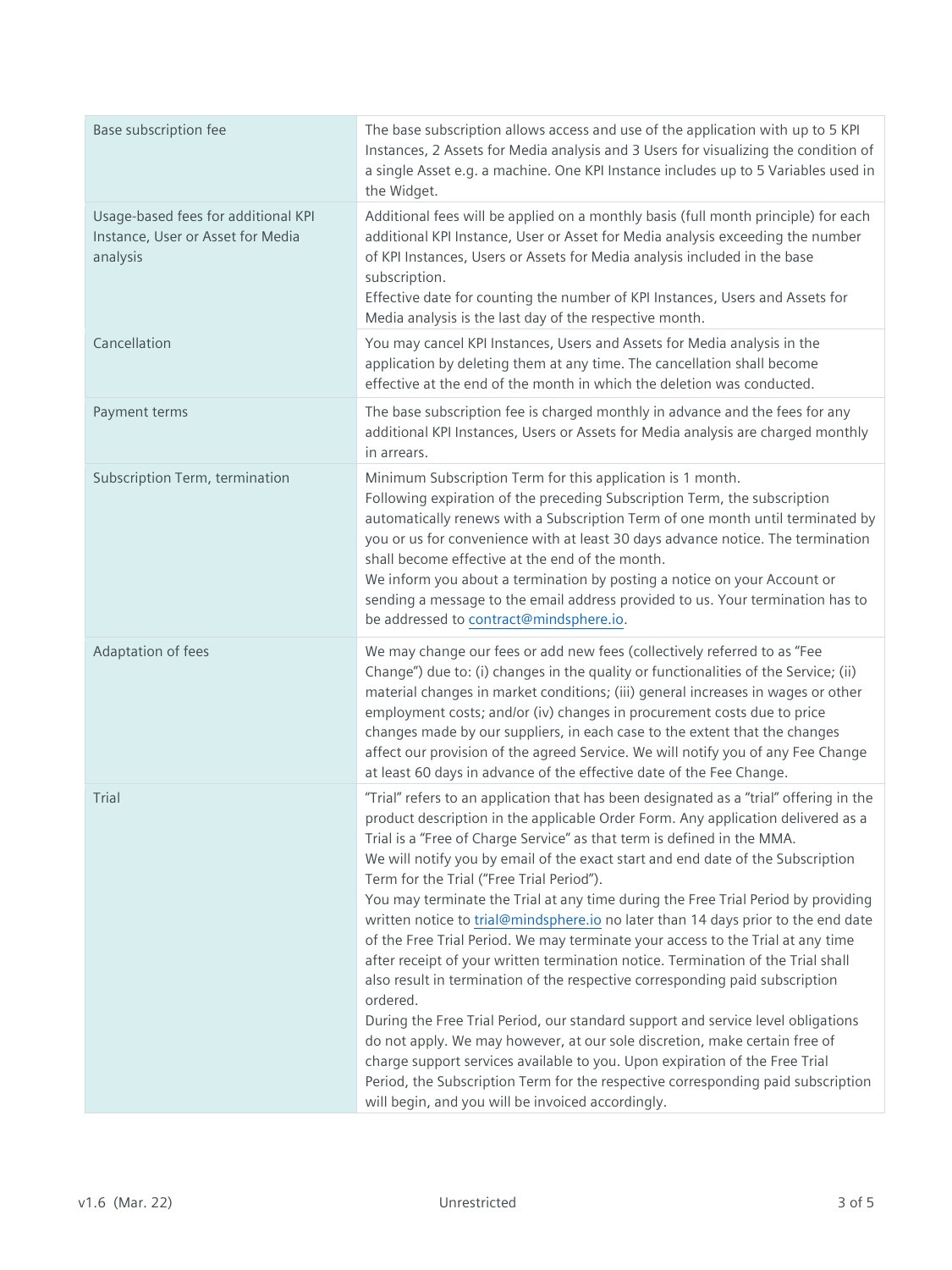| <b>Specific Terms</b>                             |                                                                                                                                                                                                                                                                                                                                                                                                                                                                                                                                                                                                                                                                                                                                                                                                                                                                                                                                                                                                                                                                                                                           |
|---------------------------------------------------|---------------------------------------------------------------------------------------------------------------------------------------------------------------------------------------------------------------------------------------------------------------------------------------------------------------------------------------------------------------------------------------------------------------------------------------------------------------------------------------------------------------------------------------------------------------------------------------------------------------------------------------------------------------------------------------------------------------------------------------------------------------------------------------------------------------------------------------------------------------------------------------------------------------------------------------------------------------------------------------------------------------------------------------------------------------------------------------------------------------------------|
| Service Level Agreement                           | The Monthly Uptime Percentage for this application is 90 %. Monthly Uptime<br>Percentage is defined in the MindSphere Supplemental Terms available on<br>www.mindsphere.io/terms.                                                                                                                                                                                                                                                                                                                                                                                                                                                                                                                                                                                                                                                                                                                                                                                                                                                                                                                                         |
| Application use rights                            | This application can be used as part of OEM Services as described in the Specific<br>Terms for MindAccess IoT Value Plan published on www.mindsphere.io/terms.<br>Under the Account of your MindAccess IoT Value Plan, you may permit Users of<br>Third Parties to access and use this application for the purpose of receiving a<br>service from you.                                                                                                                                                                                                                                                                                                                                                                                                                                                                                                                                                                                                                                                                                                                                                                    |
| Data use rights                                   | "Collected Data" means the following data collected by SIMATIC Energy<br>Manager: Any data and information processed and monitored by SIMATIC<br>Energy Manager in order to fulfil its functionality. You acknowledge that<br>Collected Data may include copies made by SIMATIC Energy Manager from<br>certain parts of Your Content for use in accordance with this Product Sheet and<br>Specific Terms.<br>During and after the Subscription Term, Siemens and its business partners may<br>use Collected Data for Siemens' internal purposes (e.g. development and<br>improvement of products and services) and to improve SIMATIC Energy<br>Manager. Use of Collected Data in accordance with this Section will be at<br>Siemens' risk. Should Siemens divest substantially all of its assets of a business or<br>should an Affiliate cease to be an Affiliate of Siemens AG, the purchaser of the<br>divested business or the former Affiliate, respectively, may use the Collected<br>Data received by such business or Affiliate before divestment, only as permitted<br>in this Product Sheet and Specific Terms. |
| <b>Third Party Terms</b>                          | The application contains Third Party services, including open source software,<br>commercial software, or software-related managed services, which are subject<br>to additional or different terms, license rights, or require certain notices by their<br>licensors, which we are obliged to pass on to you as your licensor and to which<br>you agree to abide ("Third Party Terms").<br>The Third Party Terms for SIMATIC Energy Manager are made available via the<br>following web link:<br>https://sie.ag/MindSphere-ThirdParty_SIMATIC-EnergyManager.                                                                                                                                                                                                                                                                                                                                                                                                                                                                                                                                                              |
| Changes to the Product Sheet & Specific<br>l erms | We may update this document from time to time during a Subscription Term in<br>order to reflect any changes agreed with or imposed by our subcontractors<br>(including changes in open source software license terms) or when we introduce<br>new features, supplements, enhancements or capabilities (e.g. that were not<br>previously included with the subscription but added for no additional fee). These<br>changes shall become binding upon release of a new version of this document<br>on www.mindsphere.io/terms.<br>We may update this document from time to time during a Subscription Term for<br>other reasons. We will notify you at least 90 days prior to such change, and you<br>may terminate the subscription 30 days prior to the change effective date. In the<br>event of such termination, we will refund any prepaid amounts for this<br>application on a pro-rata basis for the remaining Subscription Term.<br>These changes shall become binding with expiration of the 90 days deadline.                                                                                                    |
| Support                                           | Support may be contacted via Industry Online Support:<br>https://support.industry.siemens.com/.<br>Support is available in English and German.                                                                                                                                                                                                                                                                                                                                                                                                                                                                                                                                                                                                                                                                                                                                                                                                                                                                                                                                                                            |